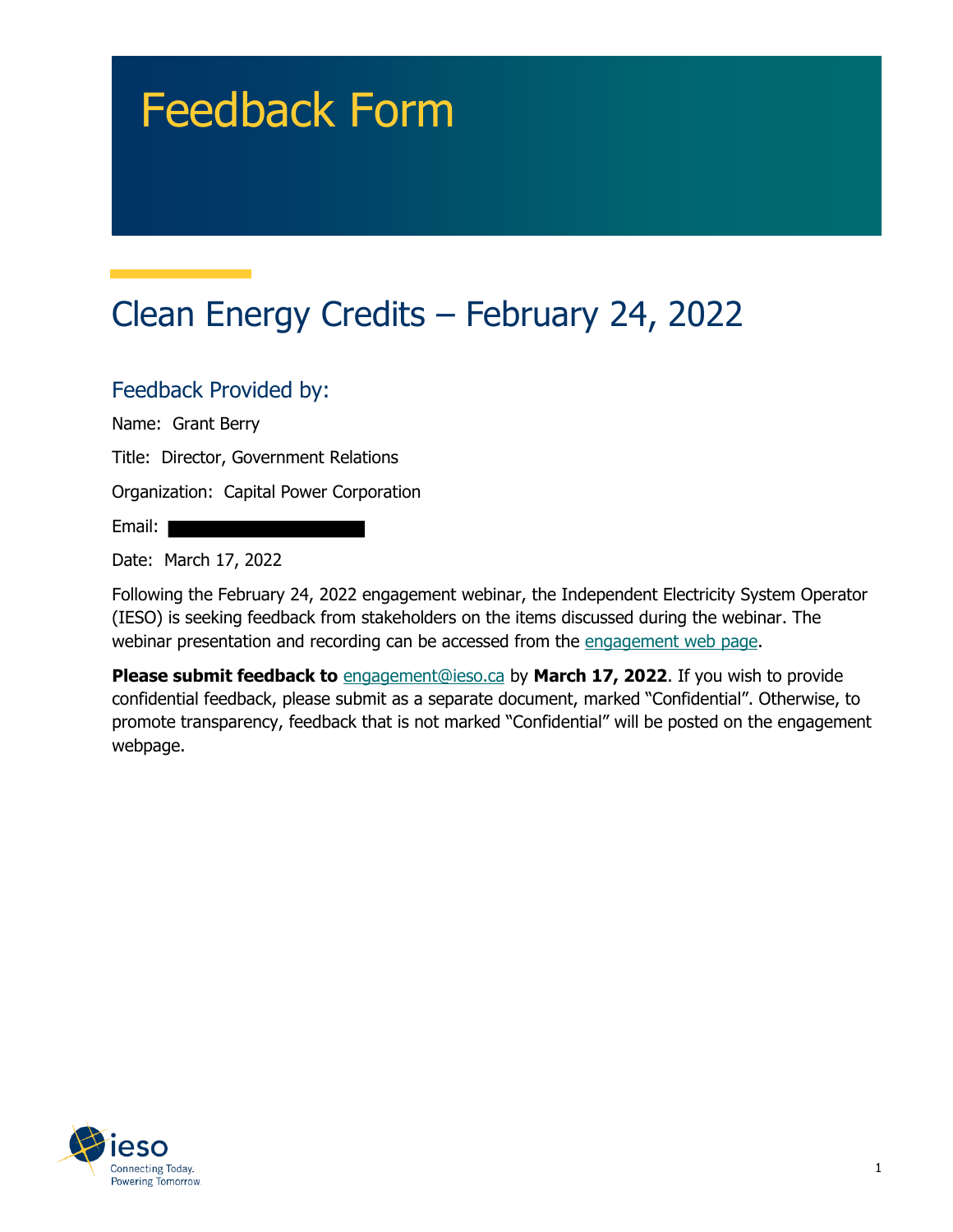## Opportunities & Challenges

| <b>Topic</b>                                                                                                                      | <b>Feedback</b>                                                                                                                                                                                                                                                                                                                                                                                                                                                                                                                                                                                                                                                                                                                                                                                                                                                                                                                                                                                                                                                                                      |
|-----------------------------------------------------------------------------------------------------------------------------------|------------------------------------------------------------------------------------------------------------------------------------------------------------------------------------------------------------------------------------------------------------------------------------------------------------------------------------------------------------------------------------------------------------------------------------------------------------------------------------------------------------------------------------------------------------------------------------------------------------------------------------------------------------------------------------------------------------------------------------------------------------------------------------------------------------------------------------------------------------------------------------------------------------------------------------------------------------------------------------------------------------------------------------------------------------------------------------------------------|
| What are the key opportunities and<br>challenges the IESO should be aware of<br>in developing a voluntary clean energy<br>market? | Capital Power is supportive of the Ministry of Energy's (the<br>"Ministry") direction and the IESO's efforts to develop a<br>voluntary clean energy market in Ontario. As noted by the<br>Ministry in its letter to the IESO of January 26, 2022,<br>opportunities associated with such efforts include:<br>investment attraction (ensuring support for businesses<br>looking to meet ESG goals), creating value for ratepayers,<br>and enabling further decarbonization of the grid. Capital<br>Power agrees that these opportunities exist and believes<br>that the key challenge will be finding the best way to<br>realize such opportunities within Ontario's existing market<br>framework and within a clean energy market that is scoped<br>to the trading within Ontario of credits related to electricity<br>generated and consumed in Ontario. To help ensure<br>success of a clean energy market in Ontario, Capital Power<br>has proposed a list of best practices related to clean<br>energy registry design (based on our experience) in the<br>"Design Considerations" section below. |

#### Design considerations

| <b>Topic</b>                                                                                       | <b>Feedback</b>                                                                                                                                                                                                                                                                                                                                                                                                                                                                                                                                                                                                                                                                                                                             |
|----------------------------------------------------------------------------------------------------|---------------------------------------------------------------------------------------------------------------------------------------------------------------------------------------------------------------------------------------------------------------------------------------------------------------------------------------------------------------------------------------------------------------------------------------------------------------------------------------------------------------------------------------------------------------------------------------------------------------------------------------------------------------------------------------------------------------------------------------------|
| Which design considerations outlined in<br>this presentation are most important to<br>you and why? | Capital Power has experience trading and transacting in<br>North American environmental markets as well as<br>developing renewables and working with commercial and<br>industrial customers to provide power solutions to meet<br>their needs and ESG goals.                                                                                                                                                                                                                                                                                                                                                                                                                                                                                |
|                                                                                                    | We believe that there would be value in the IESO exploring<br>options for Ontario to join an existing tracking and trading<br>system such as M-RETs, NAR, or WREGIS. That said, we<br>acknowledge the Ministry's direction to the IESO on this<br>initiative that initial design be scoped to Ontario. We also<br>recognize that both the IESO and the Ministry have<br>acknowledged the value of aligning design of an Ontario<br>clean energy registry with standard practices to allow for<br>potential future expansion and cross-border trading.<br>Alignment with standard practices will also help ensure that<br>Ontario-scoped credits are viewed credibly by buyers and<br>shareholders, as well as ESG reporting agencies. It is |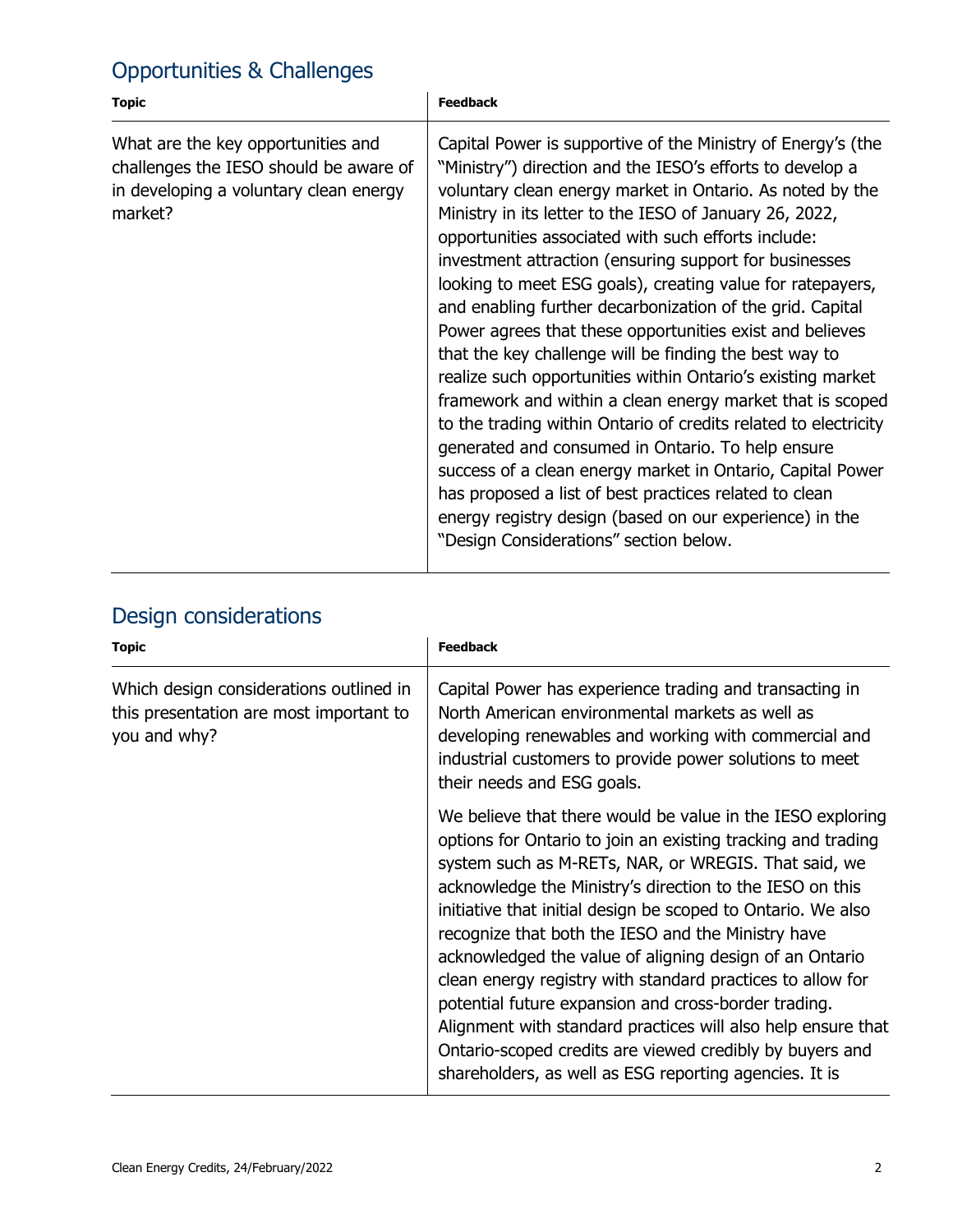within this context and the context of Capital Power's experience described above, that we provide the following list of best practices related to clean energy registry design for the IESO to consider in its design of a clean energy registry for Ontario:

- 1. **Distinction by fuel type:** The registry should distinguish credits by fuel type. This is standard practice in North American Renewable Energy Certificate ("REC") markets as it provides the buyer with transparency regarding the credits it is procuring. Credits associated with different fuel types may transact for different values based on supply and demand (i.e., consumer preferences). Lumping all fuel types under a "clean energy credit" would be inconsistent with industry practice and could limit uptake as most buyers (even those consuming power and retiring the credits in Ontario) will be looking for transparency with respect to the offsets they are procuring to ensure credibility.
- 2. **Allow for third-party certification:** The registry should allow parties that wish to obtain third-party certification for their credits (through programs like ECOLOGO or Green-e) to label them accordingly. Third-party certification does not need to be a requirement for all credits, but the registry should allow companies that have invested in additional certification to market those efforts.
- **3. Provide finality with respect to retirement:**  The retirement of a credit from the registry must be final and there should be no way such an action can be reversed. This will preserve the integrity of the registry system and help avoid issues like doublecounting and unnecessary distortions to supply.
- **4. Employ standard vintaging:** The registry should track the vintage of assets at least to the level of month and year. Industry standards with respect to vintaging typically allow RECs to be used within a 21-month window inside and around a given calendar year (meaning when looking to use a credit for activity in 2022, the REC must have been created within last six months of the previous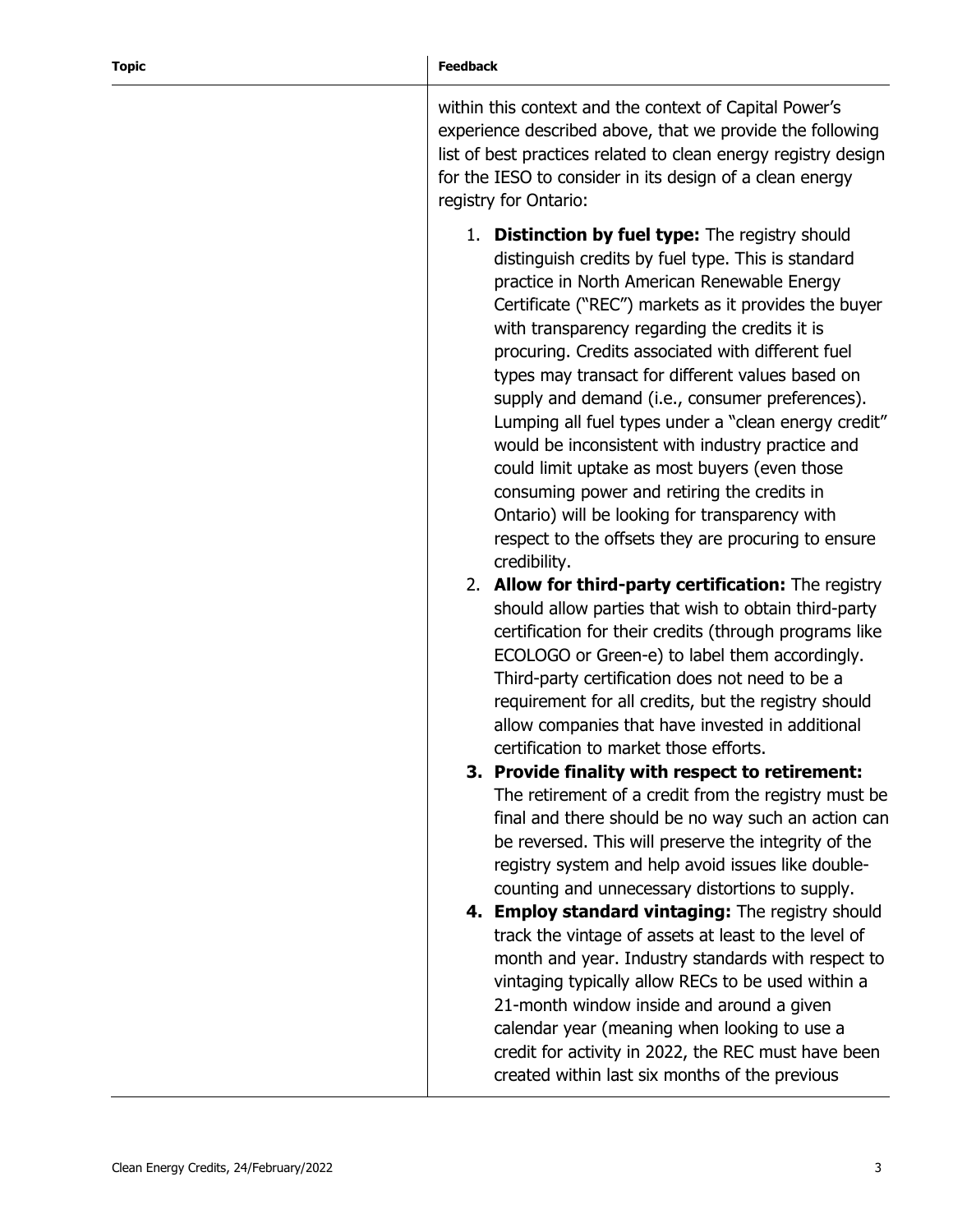| calendar year (2021), the full 12 months of the<br>current calendar year (2022), or the first three<br>months of the next calendar year (2023)). This<br>helps to line up the credit with the action that it is<br>being procured against and avoids companies<br>taking credit for credits produced too far in the past<br>or to be produced too far in the future.<br>5. Employ standard tracking and transferability:<br>All credits on the registry should be serialized and<br>able to transfer between accounts. Serial number<br>tracking is common practice and helps avoid issues<br>like double-counting. It also helps to ensure<br>transparency with respect to the retirement of<br>credits. Some existing registries require generation<br>data to be submitted by a third-party while others<br>allow generation data to be self submitted by the<br>generator. As IESO will already have access to this<br>data for cross referencing, either approach could<br>work. |
|---------------------------------------------------------------------------------------------------------------------------------------------------------------------------------------------------------------------------------------------------------------------------------------------------------------------------------------------------------------------------------------------------------------------------------------------------------------------------------------------------------------------------------------------------------------------------------------------------------------------------------------------------------------------------------------------------------------------------------------------------------------------------------------------------------------------------------------------------------------------------------------------------------------------------------------------------------------------------------------|
| Flexibility with respect to purchase options (i.e., bundled,<br>or non-bundled) is desirable for both developers and<br>customers. Figuring out which options work best in the<br>context of Ontario's market will be key and Capital Power                                                                                                                                                                                                                                                                                                                                                                                                                                                                                                                                                                                                                                                                                                                                           |
|                                                                                                                                                                                                                                                                                                                                                                                                                                                                                                                                                                                                                                                                                                                                                                                                                                                                                                                                                                                       |

| <b>Topic</b>                                                 | <b>Feedback</b>                                                                                                                                                                                                                                                                                                                     |
|--------------------------------------------------------------|-------------------------------------------------------------------------------------------------------------------------------------------------------------------------------------------------------------------------------------------------------------------------------------------------------------------------------------|
| What other design considerations should<br>IESO be aware of? | In addition to the best practices for design outlined above,<br>the IESO may need to consider developing additional<br>tracking measures to verify that the creation and<br>retirement of credits relate to energy produced and<br>consumed in Ontario $-$ as per the broad goal of<br>establishing a provincially-scoped registry. |

## Engagement Process

| <b>Topic</b>                            | <b>Feedback</b>                                              |
|-----------------------------------------|--------------------------------------------------------------|
| Which stakeholder groups and/or design  | The views of customers and developers will be particularly   |
| topics are most important to include in | helpful in ensuring a successful design. Capital Power looks |
| the planned focus group discussions?    | forward to participating in further consultation related to  |